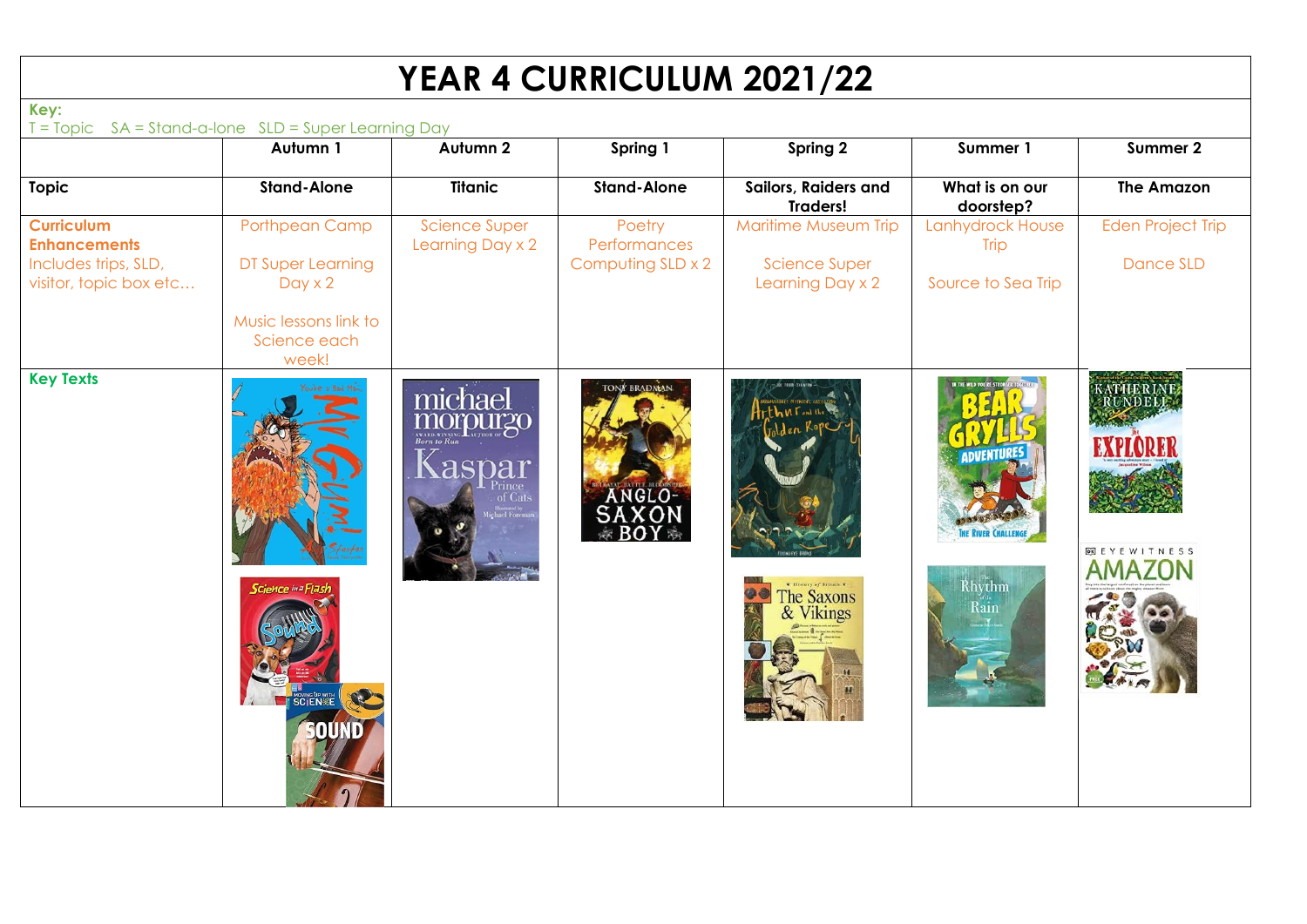| English - 5 day plan<br>writing:<br>(For more coverage<br>detail see our yearly<br>English plan.) | Character<br>$\bullet$<br>Descriptions<br>Persuasive<br>$\bullet$<br>Letter<br>Recount of<br>Porthpean<br>camp | Recount - Diary<br>$\bullet$<br><b>Extracts</b><br>News Report<br>$\bullet$                            | Poetry<br>$\bullet$<br>Non-<br>$\bullet$<br>chronological<br>Report                       | Non-chronological<br>Report<br><b>Narrative</b><br>$\bullet$ | Recount of trip<br>$\bullet$<br>/ or diary entries<br>for the Robartes<br>family<br>Narrative | Persuasive Letter<br>$\bullet$<br>or Discussion -<br>Palm<br>Oil/Deforestation<br>Narrative |
|---------------------------------------------------------------------------------------------------|----------------------------------------------------------------------------------------------------------------|--------------------------------------------------------------------------------------------------------|-------------------------------------------------------------------------------------------|--------------------------------------------------------------|-----------------------------------------------------------------------------------------------|---------------------------------------------------------------------------------------------|
| <b>Maths</b><br>(For more detail see our<br>school Maths Policy.)                                 | Number and Place<br>Value                                                                                      | Addition and<br>Subtraction /<br>Multiplication and<br>Division                                        | Fractions                                                                                 | Fractions                                                    | Fractions                                                                                     | <b>Measures Geometry</b><br><b>Statistics</b>                                               |
| Science                                                                                           | Sound Unit<br>(Link to Music)                                                                                  | <b>Electricity Unit (Links</b><br>to Morse Code)                                                       | Animals Inc.<br>Humans Unit                                                               | <b>States of Matter Unit</b>                                 |                                                                                               | Living Things +<br><b>Habitats Unit</b>                                                     |
| Geography                                                                                         |                                                                                                                |                                                                                                        |                                                                                           |                                                              | Rivers                                                                                        | South America - The<br>Amazon<br>Rainforests                                                |
| <b>History</b>                                                                                    |                                                                                                                | <b>Titanic Unit</b>                                                                                    | Anglo-Saxons and<br>Scots Unit (Brief)                                                    | Vikings and Anglo-<br>Saxons Unit                            | Local History Study -<br>Lanhydrock House<br>(Brief)                                          |                                                                                             |
| Art                                                                                               |                                                                                                                | Art and Design Skills<br>Unit (7)                                                                      | Formal Elements of<br>Art Unit (5)                                                        | Sculpture Unit (5)                                           |                                                                                               | Every Picture Tells a<br>Story (5)                                                          |
| DT                                                                                                | Sewing Project - Roll<br>up cases                                                                              | Revisit sewing skills<br>for Xmas<br>decoration!                                                       |                                                                                           |                                                              |                                                                                               |                                                                                             |
| <b>RE</b><br><b>Discovery RE</b><br>2 lessons a half term.                                        | Judaism<br>How special is the<br>relationship Jews<br>have with God?                                           | Christianity<br>What is the most<br>significant part of<br>the Nativity story for<br>Christians today? | Judaism<br>How important is it<br>for Jewish people<br>to do what God<br>asks them to do? | Christianity<br>Is forgiveness always<br>possible?           | Judaism<br>What is the best<br>way for a Jew to<br>show commitment<br>to God?                 | Christianity<br>Do people need to<br>go to church to<br>show they are<br><b>Christians?</b> |
| <b>PSHE</b><br>New Scheme 2-3 x<br>45mins a half term                                             | Safely enjoying the<br>online world. Play,<br>like, share $1 -$ Alfie.                                         | Play, like, share $3 -$<br>Fans.                                                                       | Money choices.<br>Volunteering and<br>citizenship.                                        | What makes a good<br>friend?<br>Respecting others.           | Everyday safety<br>and basic First Aid.<br>Managing feelings.                                 | The environment.                                                                            |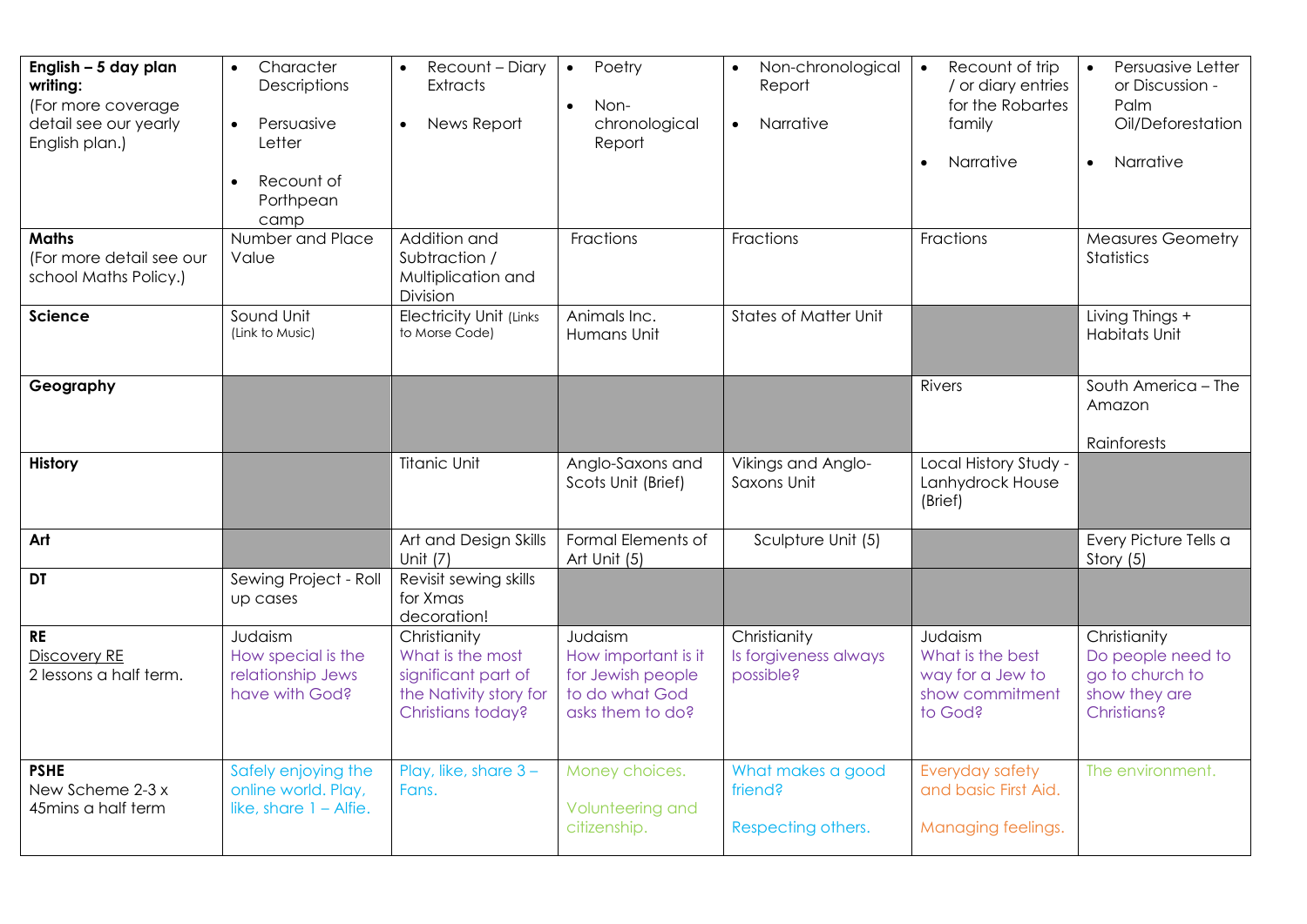|                                                                                                                                                                       | <b>Keeping personal</b><br>information private.<br>Play, like, share $2 -$<br>Magnus.                                                 | <b>Resolving conflict</b><br>and managing<br>pressure.                                                                                           |                                                                                                                                         |                                                                                                                                                       |                                                                                                                          |                                                                                                                                                                                                          |
|-----------------------------------------------------------------------------------------------------------------------------------------------------------------------|---------------------------------------------------------------------------------------------------------------------------------------|--------------------------------------------------------------------------------------------------------------------------------------------------|-----------------------------------------------------------------------------------------------------------------------------------------|-------------------------------------------------------------------------------------------------------------------------------------------------------|--------------------------------------------------------------------------------------------------------------------------|----------------------------------------------------------------------------------------------------------------------------------------------------------------------------------------------------------|
| <b>MFL</b>                                                                                                                                                            | (SA)<br>Pets                                                                                                                          | (SA)<br><b>Pets</b>                                                                                                                              | (SA)<br><b>Body Parts</b>                                                                                                               | (SA)<br><b>Body Parts</b>                                                                                                                             | (SA)<br>Family                                                                                                           | (SA)<br>Family                                                                                                                                                                                           |
| <b>PE</b><br>5 x 30 min lessons a<br>week:<br>M=Real PE Warm Up<br>T = Real PE FUNS Skills<br>$W = Real PE$ Skill Applic.<br><b>T=Traditional PE</b><br>$F =$ Fitness | (SA) REAL PE:<br>Personal Cog.<br>$Skills = Co-$<br>ordination + Static<br><b>Balance</b><br>$(SA)$ Traditional PE =<br><b>Hockey</b> | (SA) REAL PE: Social<br>Cog.<br>Skills = Dynamic<br><b>Balance to Agility +</b><br><b>Static Balance</b><br>$(SA)$ Traditional PE =<br>Tag Rugby | (SA) REAL PE:<br>Cognitive Cog.<br>Skills = Dynamic<br><b>Balance + Co-</b><br>ordination<br>(SA) Traditional PE =<br><b>Basketball</b> | (SA) REAL PE: Creative<br>Cog.<br>Skills = $Co$ -ordination +<br><b>Counter Balance</b><br>$(SA)$ Traditional PE =<br><b>Gymnastics (REAL</b><br>GYM) | SA) REAL PE:<br>Physical Cog.<br>Skills = $\Delta$ gility +<br><b>Static Balance</b><br>$(T)$ Traditional PE =<br>Tennis | SA) REAL PE: Health<br>+ Fitness Cog.<br>$Skills = Agility + Static$<br><b>Balance</b><br>$(SA)$ Traditional PE =<br>Dance (REAL<br>Dance)<br>Intensive Swimming<br>Programme ( $2$ weeks =<br>10 hours) |
| <b>MUSIC</b>                                                                                                                                                          | MUSIC with Kari (Link<br>with Science Unit on<br>Sound)                                                                               |                                                                                                                                                  | (SA) MUSIC with<br>Kari                                                                                                                 |                                                                                                                                                       |                                                                                                                          |                                                                                                                                                                                                          |
| <b>COMPUTING</b><br>E-Safety is covered<br>through our PSHE<br>scheme.                                                                                                | E-Safety                                                                                                                              | E-Safety                                                                                                                                         | Programming A                                                                                                                           |                                                                                                                                                       | Data and<br>Information                                                                                                  |                                                                                                                                                                                                          |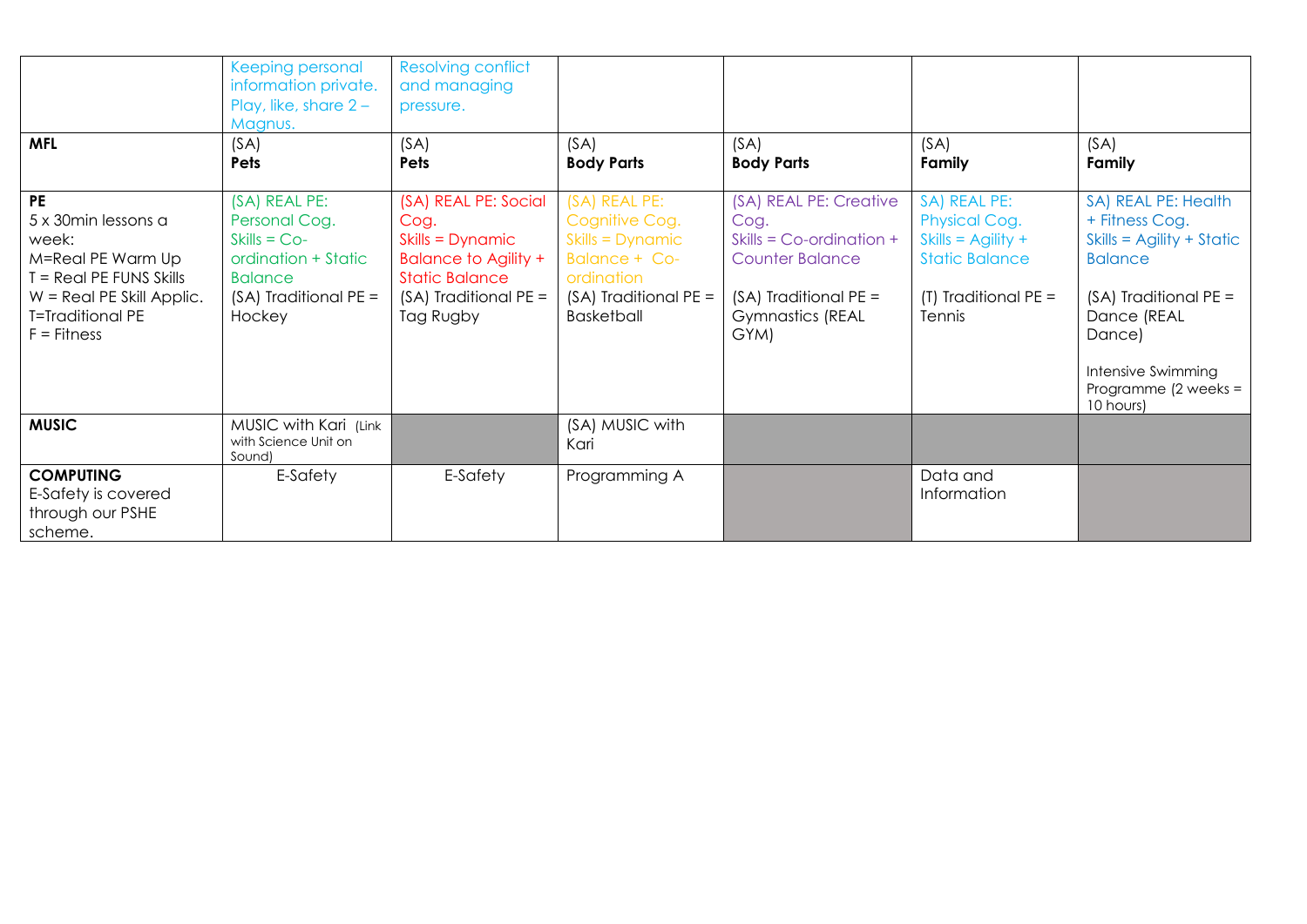## **Coverage of Year 4 Broader Curriculum Plan:**

Year 4 has 4 x 45 minute lessons a week for Broader Curriculum subjects.

Highlight off when completed.

| Autumn 1                          |                          |                           |                               |  |  |  |  |  |
|-----------------------------------|--------------------------|---------------------------|-------------------------------|--|--|--|--|--|
| Week 1 Wed 8th Sep (3 days)       | Science x 1              | Spanish x 1               | Getting to know the class x 1 |  |  |  |  |  |
| Week 2 <sup>13th</sup> Sep        | Music/Science x 2        | Spanish x 1               | PSHE x 1                      |  |  |  |  |  |
| Week 3 20 <sup>th</sup> Sep       | Music/Science x 2        | PSHE x 2                  |                               |  |  |  |  |  |
| Week 4 27th Sep                   | Music/Science x 2        | PORTHPEAN CAMP (x 3 days) |                               |  |  |  |  |  |
| Week 5 4th Oct                    | Music/Science x 2        | $RE \times 2$             |                               |  |  |  |  |  |
| Week 6 11th Oct                   | Music x 1                | DT SLD No.1 (Fri)         | $DTPM \times 2$               |  |  |  |  |  |
| Week 7 18th Oct                   | Music x 1 (Small groups) | DT SLD No.2 (Mon)         | $DTPM \times 2$               |  |  |  |  |  |
|                                   |                          | HALF TERM Mon 25th Oct    |                               |  |  |  |  |  |
|                                   |                          | Autumn <sub>2</sub>       |                               |  |  |  |  |  |
| Week 1 Tues 2nd Nov (4 days)      | $PSHE \times 3$          | Art $x$ 1                 |                               |  |  |  |  |  |
| Week 28 <sup>th</sup> Nov         | History x 2              | Art $x$ 1                 | Spanish x 1                   |  |  |  |  |  |
| Week 3 15 <sup>th</sup> Nov       | History x 3              | Art $x$ 1                 |                               |  |  |  |  |  |
| Week 4 22 <sup>nd</sup> Nov       | History $\times$ 2       | Art $x$ 1                 | Spanish x 1                   |  |  |  |  |  |
| Week 5 29th Nov                   | Science SLD No. $1 + 2$  | Art $x$ 1                 | Science PM x1                 |  |  |  |  |  |
| Week 6 6 <sup>th</sup> Dec        | $RE \times 3$            | Art $x$ 1                 |                               |  |  |  |  |  |
| Week 7 13th Dec                   | $DT \times 2$            | Art $x$ 1                 | Xmas Golden Time x 1          |  |  |  |  |  |
| <b>XMAS HOLIDAYS Mon 20th Dec</b> |                          |                           |                               |  |  |  |  |  |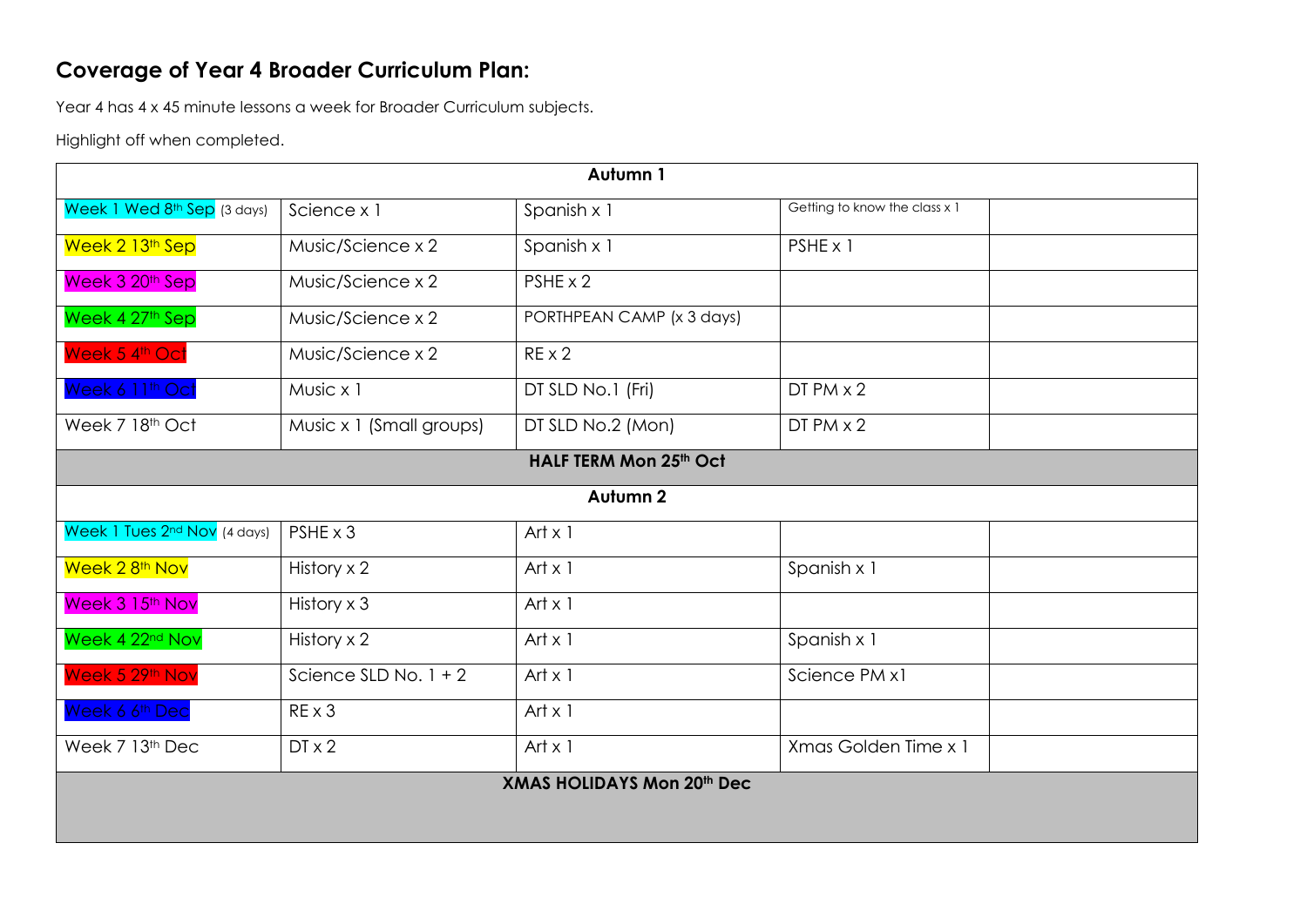| Spring 1                                 |                               |                                                  |                                         |  |  |  |  |  |  |  |
|------------------------------------------|-------------------------------|--------------------------------------------------|-----------------------------------------|--|--|--|--|--|--|--|
| Week 1 Tues 4 <sup>th</sup> Jan (4 days) | Music x 1                     | Art $x$ 1                                        | $RE \times 2$                           |  |  |  |  |  |  |  |
| Week 2 10 <sup>th</sup> Jan              | Music x 1                     | Art $x$ 1                                        | Science x 2                             |  |  |  |  |  |  |  |
| Week 3 17th Jan                          | Music x 1                     | Art $x$ 1                                        | Science x 2                             |  |  |  |  |  |  |  |
| Week 4 24th Jan                          | Music x 1                     | Art $x$ 1                                        | History x 2                             |  |  |  |  |  |  |  |
| Week 5 31st Jan                          | Music x 1                     | Art $x$ 1                                        | History $\times 2$                      |  |  |  |  |  |  |  |
| Week 6 7th Feb                           | Music x 1                     | PSHE x 3                                         |                                         |  |  |  |  |  |  |  |
| Week 7 14th Feb                          | Music x 1                     | Computing SLD No.1+2                             | Spanish x 1                             |  |  |  |  |  |  |  |
|                                          | <b>HALF TERM Mon 21st Feb</b> |                                                  |                                         |  |  |  |  |  |  |  |
| Spring 2                                 |                               |                                                  |                                         |  |  |  |  |  |  |  |
| Week 1 28 <sup>th</sup> Feb              | Art $x$ 1                     | History x 1                                      | Science SLD No.1 + 2                    |  |  |  |  |  |  |  |
| Week 2 7 <sup>th</sup> Mar               | Art $x$ 1                     | History x 3                                      |                                         |  |  |  |  |  |  |  |
| Week 3 14th Mar                          | Art $x$ 1                     | History x 3                                      |                                         |  |  |  |  |  |  |  |
| Week 4 21st Mar                          | Art $x$ 1                     | History x 2                                      | Trip - Maritime Museum<br>(History) TBC |  |  |  |  |  |  |  |
| Week 5 28th Mar                          | Art $x$ 1                     | PSHE x 3                                         |                                         |  |  |  |  |  |  |  |
| Week 6 4th Apr                           | $RE \times 2$                 | Spanish x 2                                      |                                         |  |  |  |  |  |  |  |
| <b>EASTER HOLIDAYS Mon 11th April</b>    |                               |                                                  |                                         |  |  |  |  |  |  |  |
| Summer 1                                 |                               |                                                  |                                         |  |  |  |  |  |  |  |
| Week 1 25 <sup>th</sup> Apr              | Computing x 1                 | Geography x 3                                    |                                         |  |  |  |  |  |  |  |
| Week 2 Tues 3rd May (4 days)             | Computing x 1                 | Geography x 3                                    |                                         |  |  |  |  |  |  |  |
| Week 3 9th May                           | Computing x 1                 | Trip - Source to Sea x 2 days<br>TBC (Geography) | REX1                                    |  |  |  |  |  |  |  |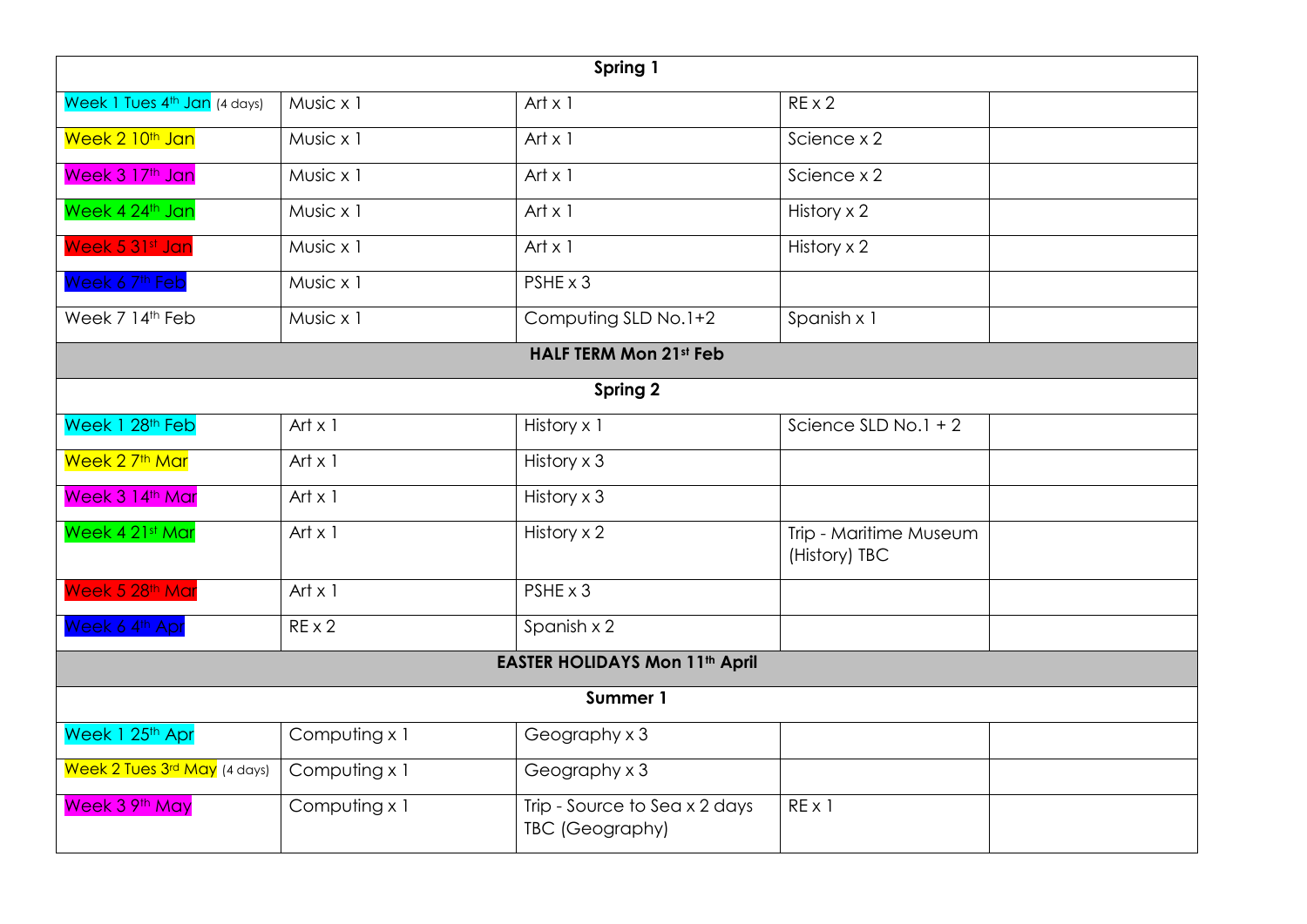| Week 4 16 <sup>th</sup> May | Computing x 1         | $PSHE \times 3$                   |                                        |  |  |  |  |  |  |  |
|-----------------------------|-----------------------|-----------------------------------|----------------------------------------|--|--|--|--|--|--|--|
| Week 5 23rd May             | Computing x 1         | History x 2                       | Lanhydrock Trip                        |  |  |  |  |  |  |  |
| HALF TERM Mon 30th May      |                       |                                   |                                        |  |  |  |  |  |  |  |
|                             |                       | Summer 2                          |                                        |  |  |  |  |  |  |  |
| Week 1 6 <sup>th</sup> Jun  | Art $\times$ 1        | $RE \times 2$                     | Spanish x 1                            |  |  |  |  |  |  |  |
| Week 2 13 <sup>th</sup> Jun | Art $x$ 1             | $PSHE \times 2$                   | Spanish x 1                            |  |  |  |  |  |  |  |
| Week 3 20 <sup>th</sup> Jun | Art $x$ 1             | Science x 3                       |                                        |  |  |  |  |  |  |  |
| Week 4 27th Jun             | Art $x$ 1             | Geography x 3                     |                                        |  |  |  |  |  |  |  |
| Week 5 4th Jul              | Art $x$ 1             | Geography x 2                     | Trip - Eden Project<br>(Geography) TBC |  |  |  |  |  |  |  |
| Week 6 11 <sup>th</sup> Jul | Swimming everyday TBC |                                   |                                        |  |  |  |  |  |  |  |
| Week 7 18 <sup>th</sup> Jul | Swimming everyday TBC | Dance 1/2 SLD (Geography<br>link) |                                        |  |  |  |  |  |  |  |